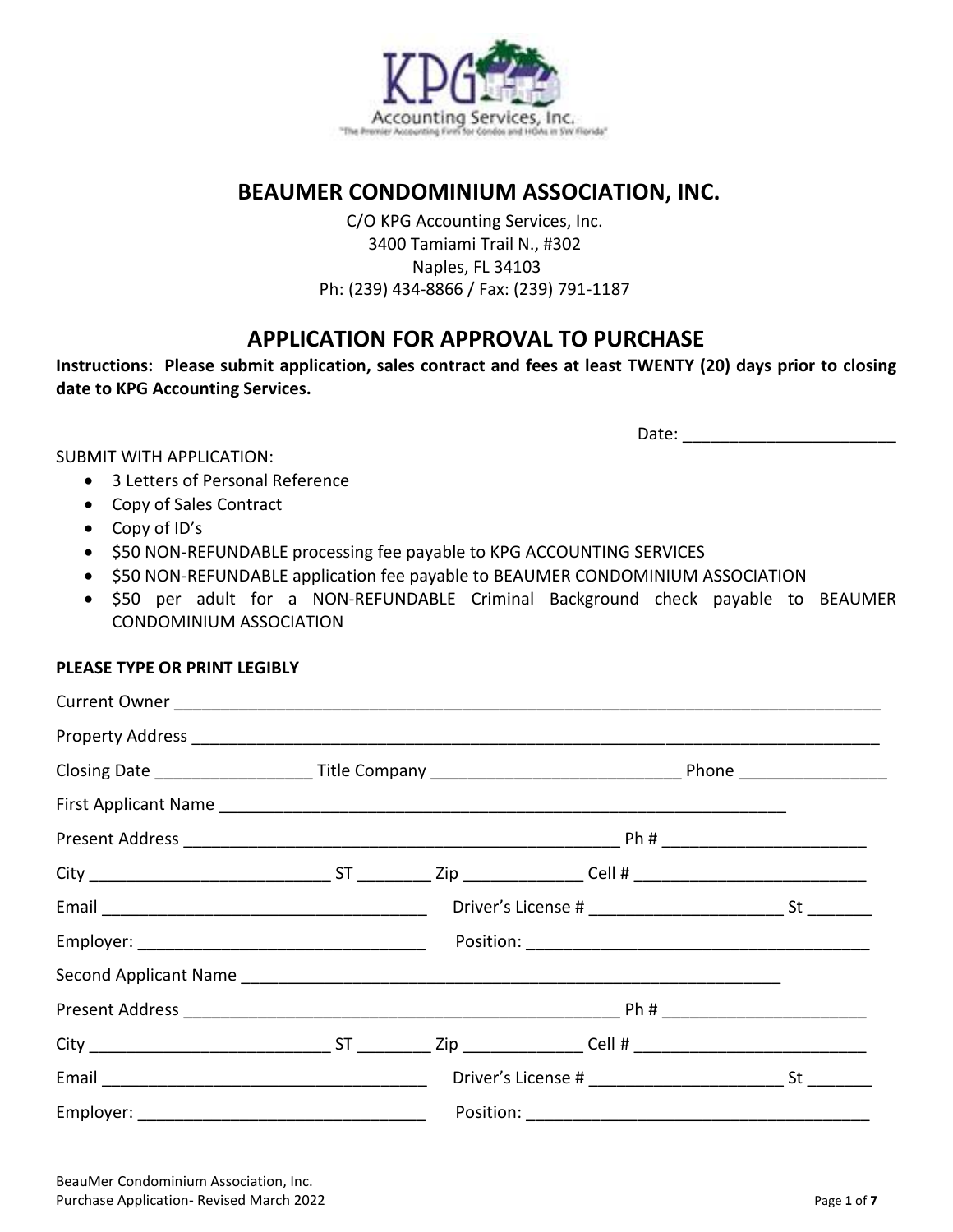The unit owner's documents of BeauMer Condominium Association provide an obligation of unit owners that all units are for single family residence only. Please state the name, relationship and age of all other persons who will be occupying the unit regularly.

| <b>NAME</b>                                                                                                                                                                                                                                                                                                                                              | <b>RELATIONSHIP</b>                    |             | <b>AGE</b>                                                                                    |
|----------------------------------------------------------------------------------------------------------------------------------------------------------------------------------------------------------------------------------------------------------------------------------------------------------------------------------------------------------|----------------------------------------|-------------|-----------------------------------------------------------------------------------------------|
|                                                                                                                                                                                                                                                                                                                                                          |                                        |             |                                                                                               |
|                                                                                                                                                                                                                                                                                                                                                          |                                        |             |                                                                                               |
|                                                                                                                                                                                                                                                                                                                                                          |                                        |             |                                                                                               |
| VEHICLES: NO commercial vehicles, truck, panel trucks, vans, campers, motorcycles, mopeds, scooters,                                                                                                                                                                                                                                                     |                                        |             |                                                                                               |
| boats, trailers, unregistered vehicles, abandoned vehicles and no private vehicle should display signs                                                                                                                                                                                                                                                   |                                        |             |                                                                                               |
| Make/Model________________________________Color_________Yr________Tag # ____________________St____________                                                                                                                                                                                                                                               |                                        |             |                                                                                               |
| Make/Model_______________________________Color_________Yr________Tag # ___________________St_____________                                                                                                                                                                                                                                                |                                        |             |                                                                                               |
| Mailing Address for billings and notices connected with this application:                                                                                                                                                                                                                                                                                |                                        |             |                                                                                               |
|                                                                                                                                                                                                                                                                                                                                                          |                                        |             |                                                                                               |
|                                                                                                                                                                                                                                                                                                                                                          |                                        |             |                                                                                               |
| I/WE am/are aware of and agree to abide by the Community Association Documents and Rules and<br>Regulations.<br>Association Documents or they may be obtained them through Collier County. KPG Accounting Services does<br>not provide Association Documents.)<br>By signing below, I/WE have read, understood and agree to all of the statements above. |                                        |             | <b>EVALUATE: EVALUATE:</b> Initial(s) (Property owner should provide buyer with the Community |
| <b>APPLICANT SIGNATURE</b>                                                                                                                                                                                                                                                                                                                               |                                        | <b>DATE</b> |                                                                                               |
| <b>APPLICANT SIGNATURE</b>                                                                                                                                                                                                                                                                                                                               |                                        | <b>DATE</b> |                                                                                               |
| <b>Action taken by Board of Directors:</b>                                                                                                                                                                                                                                                                                                               |                                        |             |                                                                                               |
| <b>Applicant Approved</b><br>$\Box$                                                                                                                                                                                                                                                                                                                      | <b>Applicant Disapproved</b><br>$\Box$ |             |                                                                                               |
| Association President / Board Member/Manager                                                                                                                                                                                                                                                                                                             |                                        | Date        |                                                                                               |
| BeauMer Condominium Association, Inc.<br>Purchase Application- Revised March 2022                                                                                                                                                                                                                                                                        |                                        |             | Page 2 of 7                                                                                   |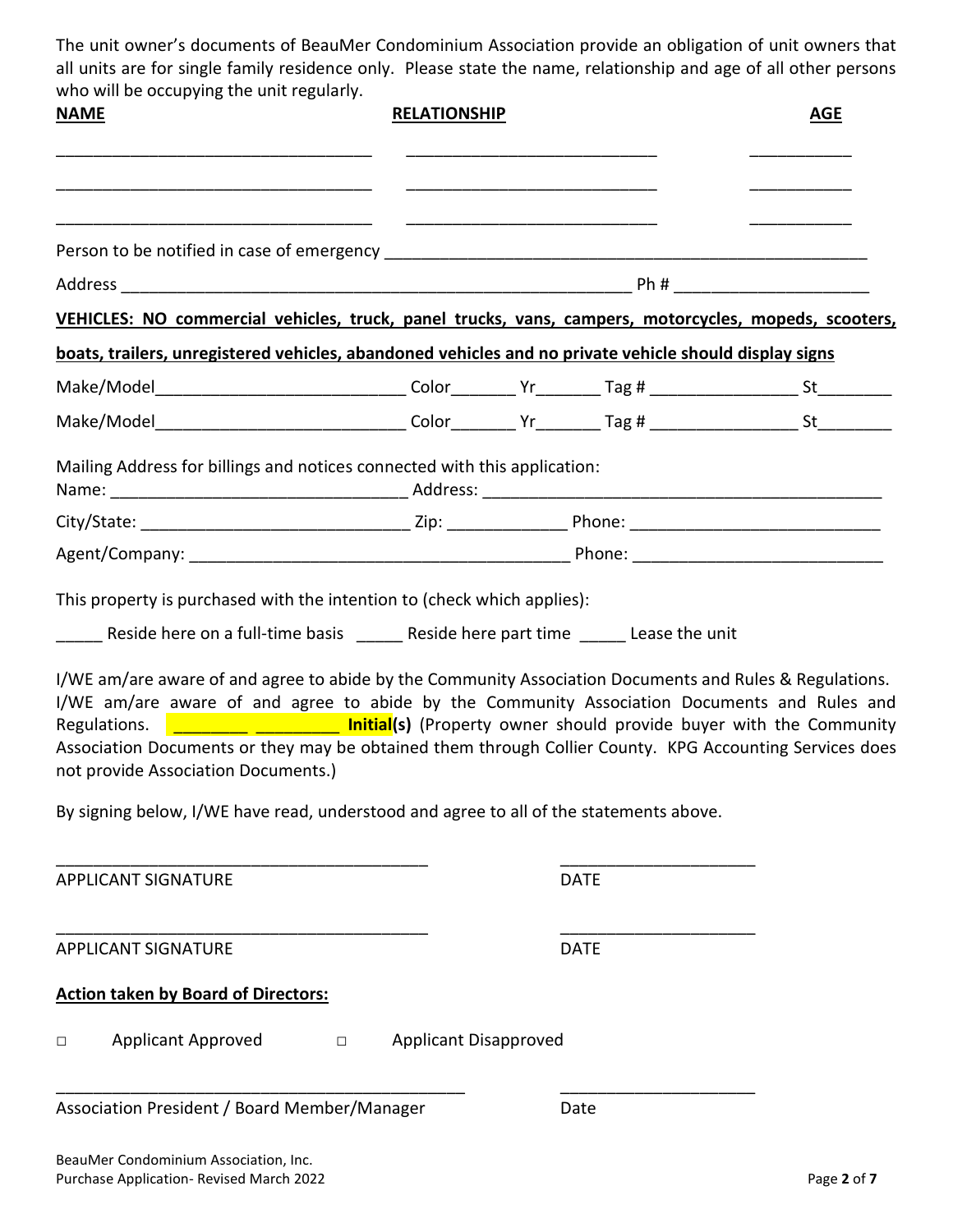#### **\*\* BeauMer Association requires this sheet as part of the Sales Application. \*\***

# I/We have read the Rules, Regulations, and restated BeauMer documents. Thitals \_\_\_\_\_\_ Initals \_\_\_\_\_ **RENTALS** I understand City of Naples ordinance allows only 30 day or more rentals. Rentals over 90 Days require approval by the association. Owners renting units are responsible for County and State tourist taxes. Initals \_\_\_\_\_\_ Initals \_\_\_\_\_\_\_ **FIRE CODE** All Bedrooms" are required to be equipped with an alarm horn connected to the Central Alarm System. **BEDROOM PLUG IN FIRE HORN MUST NOT BE REMOVED. Removal is considered tampering with a Fire System.** Initals \_\_\_\_\_ Initals \_\_\_\_\_ **BUILDING ALTERATIONS** City of Naples requires permits for all alterations within a unit.

The Association requires ARB approval of Board of Directors. ALL Contractors must have a DBPR License and Insurance. Their insurance COI's must list BeauMer Condominium Association, as "Additionally Insured. Many Units have been modified without ARB's and/or City Permits. Please be aware of Section 11.4 of BeauMers Governing Documents that makes the then Current Owner responsible for any corrective action required by Building or Fire Code violations. The Contract of Contract Contract Contract Contract Contract Cont

#### **PARKING and VEHICLES**

Each unit has one designated parking space. Unauthorized use of another's space will cause your vehicle to be towed. There are vehicle restrictions:

NO COMMERCIAL VEHICLES OF ANY KIND (except service vehicles at work) NO PICKUP TRUCKS / PANEL TRUCKS / LARGE VANS / MOTOR HOMES / BOATS /TRAILERS / CAMPER VANS / MOTORCYCLES / SCOOTERS / MOPEDS **Initals** and Initials initials initials initials initials initials initials initials initials initials initials initials initials in the Material of the Material of the Material of the Mate

Marina is NOT part of BeauMer. Contact Marina for sales or slip rental if available. BeauMer is only approving the sale of the unit with assigned parking space. Any representations by other parties BeauMer Association will not be held liable.

All forms, documents and rules are available on the BeauMer website. After final closing a password will be given to the owner to the website.

**All units in BeauMer were built as one- or two-bedroom units as stated in the 1982 declaration.** The following are **two-bedroom units A building** 801 River Point Dr. 106A, 107A, 108A, 206A, 207A, 208A, 306A, 307A, 308A. **Building B** 803 River Point Dr. 105B, 106B, 107B, 205B, 206B, 207B, 305B, 306B, 307B. **Building C** 805 River point Dr. 101C, 102C, 103C, 201C, 202C, 203C, 301C, 302C, 303C, 108C, 208C, 308C. **Building D** 807 River Point Dr. **All D building units are one Bedroom. All other units not listed are one-bedroom units. Please be aware of BeauMer documents 11.4. Some units have been modified without permits, ARB approval and maybe an issue with future permitting for that unit.** 

\_\_\_\_\_\_\_\_\_\_\_\_\_\_\_\_\_\_\_\_\_\_\_\_\_\_\_\_\_\_\_\_\_\_\_\_\_\_\_\_ \_\_\_\_\_\_\_\_\_\_\_\_\_\_\_\_\_\_\_\_\_

APPLICANT SIGNATURE DATE

\_\_\_\_\_\_\_\_\_\_\_\_\_\_\_\_\_\_\_\_\_\_\_\_\_\_\_\_\_\_\_\_\_\_\_\_\_\_\_\_ \_\_\_\_\_\_\_\_\_\_\_\_\_\_\_\_\_\_\_\_\_

APPLICANT SIGNATURE DATE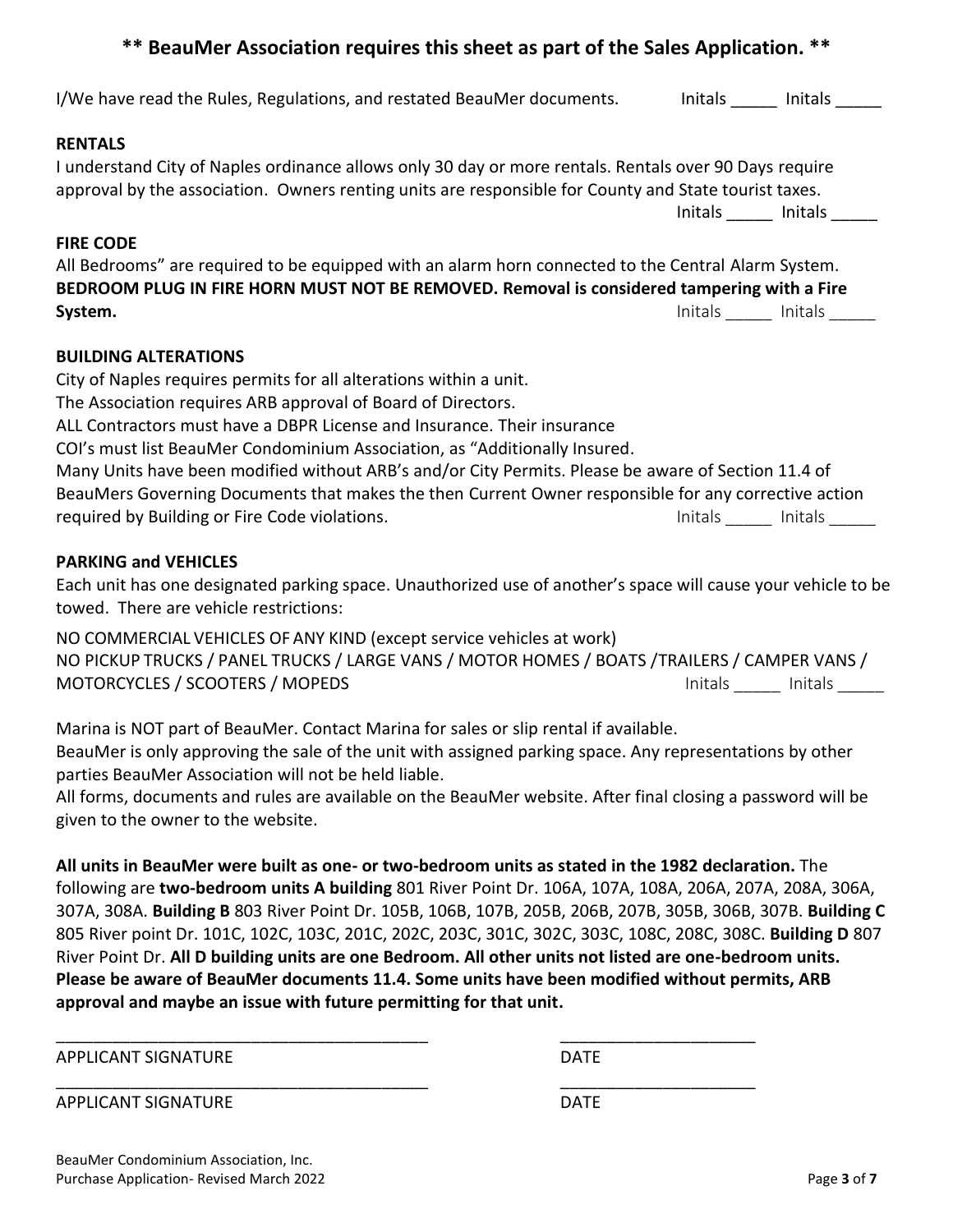## BeauMer Condominium Association, Inc.

C/O: KPG Accounting Services, Inc, 3400 Tamiami Trail N. #302 Naples, FL 34103 (239) 434-8866

#### CHARACTER REFERENCE FORM

To Whom It May Concern:

The applicant(s) named above is applying for membership in a Condominium Association in Southwest Florida.

The Board of Directors would appreciate it if you would furnish us with whatever information you consider pertinent regarding the character and stability of the applicant(s).

Upon completion, please return this form to the APPLICANT. This completed Character Reference Form MUST be sent in with the application in order for the Board to approve their purchase. Thank you for your assistance in this matter.

Thank you, BeauMer Board of Directors

| How do you know the applicant(s)? |  |  |
|-----------------------------------|--|--|
|-----------------------------------|--|--|

| For how long have you known the applicants(s)? |  |
|------------------------------------------------|--|
|------------------------------------------------|--|

\_\_\_\_\_\_\_\_\_\_\_\_\_\_\_\_\_\_\_\_\_\_\_\_\_\_\_\_\_\_\_\_\_\_\_\_\_\_\_\_\_\_\_\_\_\_\_\_\_\_\_\_\_\_\_\_\_\_\_\_\_\_\_\_\_\_\_\_\_\_\_\_\_\_\_\_\_\_\_\_\_\_\_\_\_\_\_\_

\_\_\_\_\_\_\_\_\_\_\_\_\_\_\_\_\_\_\_\_\_\_\_\_\_\_\_\_\_\_\_\_\_\_\_\_\_\_\_\_\_\_\_\_\_\_\_\_\_\_\_\_\_\_\_\_\_\_\_\_\_\_\_\_\_\_\_\_\_\_\_\_\_\_\_\_\_\_\_\_\_\_\_\_\_\_\_\_\_

| In your opinion, would the applicant make a good neighbor? Yes No |  |  |
|-------------------------------------------------------------------|--|--|
|-------------------------------------------------------------------|--|--|

Please describe the applicant(s) character and stability, as you know them: \_\_\_\_

Reference's Signature

\_\_\_\_\_\_\_\_\_\_\_\_\_\_\_\_\_\_\_\_\_\_\_\_\_\_\_\_\_\_\_\_\_\_\_\_\_\_\_\_\_\_\_\_\_\_\_\_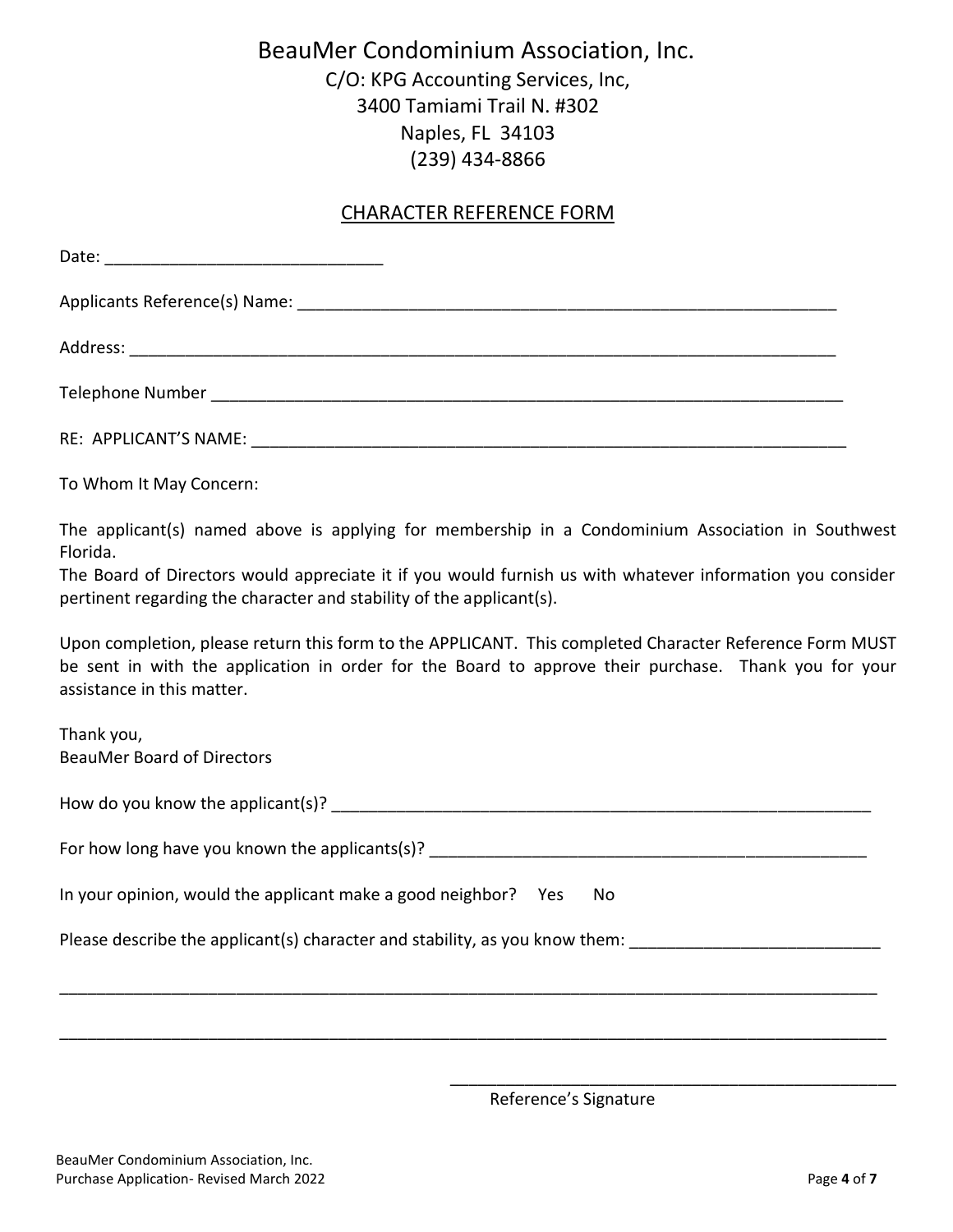## BeauMer Condominium Association, Inc.

C/O: KPG Accounting Services, Inc, 3400 Tamiami Trail N. #302 Naples, FL 34103 (239) 434-8866

#### CHARACTER REFERENCE FORM

To Whom It May Concern:

The applicant(s) named above is applying for membership in a Condominium Association in Southwest Florida.

The Board of Directors would appreciate it if you would furnish us with whatever information you consider pertinent regarding the character and stability of the applicant(s).

Upon completion, please return this form to the APPLICANT. This completed Character Reference Form MUST be sent in with the application in order for the Board to approve their purchase. Thank you for your assistance in this matter.

Thank you, BeauMer Board of Directors

| How do you know the applicant(s)? |
|-----------------------------------|
|-----------------------------------|

| For how long have you known the applicants(s)? |  |
|------------------------------------------------|--|
|------------------------------------------------|--|

\_\_\_\_\_\_\_\_\_\_\_\_\_\_\_\_\_\_\_\_\_\_\_\_\_\_\_\_\_\_\_\_\_\_\_\_\_\_\_\_\_\_\_\_\_\_\_\_\_\_\_\_\_\_\_\_\_\_\_\_\_\_\_\_\_\_\_\_\_\_\_\_\_\_\_\_\_\_\_\_\_\_\_\_\_\_\_\_

\_\_\_\_\_\_\_\_\_\_\_\_\_\_\_\_\_\_\_\_\_\_\_\_\_\_\_\_\_\_\_\_\_\_\_\_\_\_\_\_\_\_\_\_\_\_\_\_\_\_\_\_\_\_\_\_\_\_\_\_\_\_\_\_\_\_\_\_\_\_\_\_\_\_\_\_\_\_\_\_\_\_\_\_\_\_\_\_\_

| In your opinion, would the applicant make a good neighbor? Yes No |  |  |
|-------------------------------------------------------------------|--|--|
|-------------------------------------------------------------------|--|--|

Please describe the applicant(s) character and stability, as you know them: \_\_\_\_

Reference's Signature

\_\_\_\_\_\_\_\_\_\_\_\_\_\_\_\_\_\_\_\_\_\_\_\_\_\_\_\_\_\_\_\_\_\_\_\_\_\_\_\_\_\_\_\_\_\_\_\_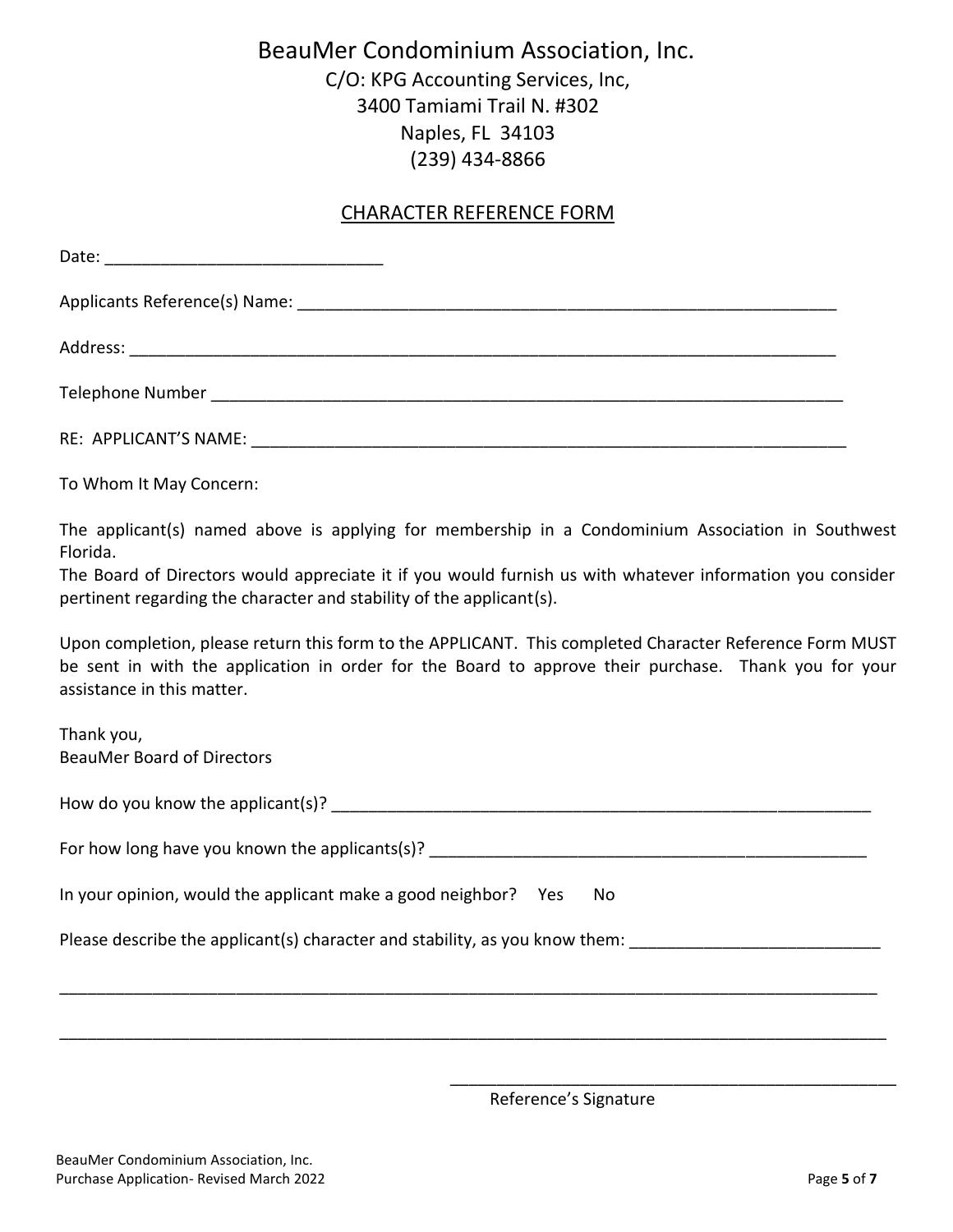## BeauMer Condominium Association, Inc.

C/O: KPG Accounting Services, Inc, 3400 Tamiami Trail N. #302 Naples, FL 34103 (239) 434-8866

#### CHARACTER REFERENCE FORM

To Whom It May Concern:

The applicant(s) named above is applying for membership in a Condominium Association in Southwest Florida.

The Board of Directors would appreciate it if you would furnish us with whatever information you consider pertinent regarding the character and stability of the applicant(s).

Upon completion, please return this form to the APPLICANT. This completed Character Reference Form MUST be sent in with the application in order for the Board to approve their purchase. Thank you for your assistance in this matter.

Thank you, BeauMer Board of Directors

| How do you know the applicant(s)? |
|-----------------------------------|
|-----------------------------------|

| For how long have you known the applicants(s)? |  |
|------------------------------------------------|--|
|------------------------------------------------|--|

\_\_\_\_\_\_\_\_\_\_\_\_\_\_\_\_\_\_\_\_\_\_\_\_\_\_\_\_\_\_\_\_\_\_\_\_\_\_\_\_\_\_\_\_\_\_\_\_\_\_\_\_\_\_\_\_\_\_\_\_\_\_\_\_\_\_\_\_\_\_\_\_\_\_\_\_\_\_\_\_\_\_\_\_\_\_\_\_

\_\_\_\_\_\_\_\_\_\_\_\_\_\_\_\_\_\_\_\_\_\_\_\_\_\_\_\_\_\_\_\_\_\_\_\_\_\_\_\_\_\_\_\_\_\_\_\_\_\_\_\_\_\_\_\_\_\_\_\_\_\_\_\_\_\_\_\_\_\_\_\_\_\_\_\_\_\_\_\_\_\_\_\_\_\_\_\_\_

| In your opinion, would the applicant make a good neighbor? Yes No |  |  |
|-------------------------------------------------------------------|--|--|
|-------------------------------------------------------------------|--|--|

Please describe the applicant(s) character and stability, as you know them: \_\_\_\_

Reference's Signature

\_\_\_\_\_\_\_\_\_\_\_\_\_\_\_\_\_\_\_\_\_\_\_\_\_\_\_\_\_\_\_\_\_\_\_\_\_\_\_\_\_\_\_\_\_\_\_\_